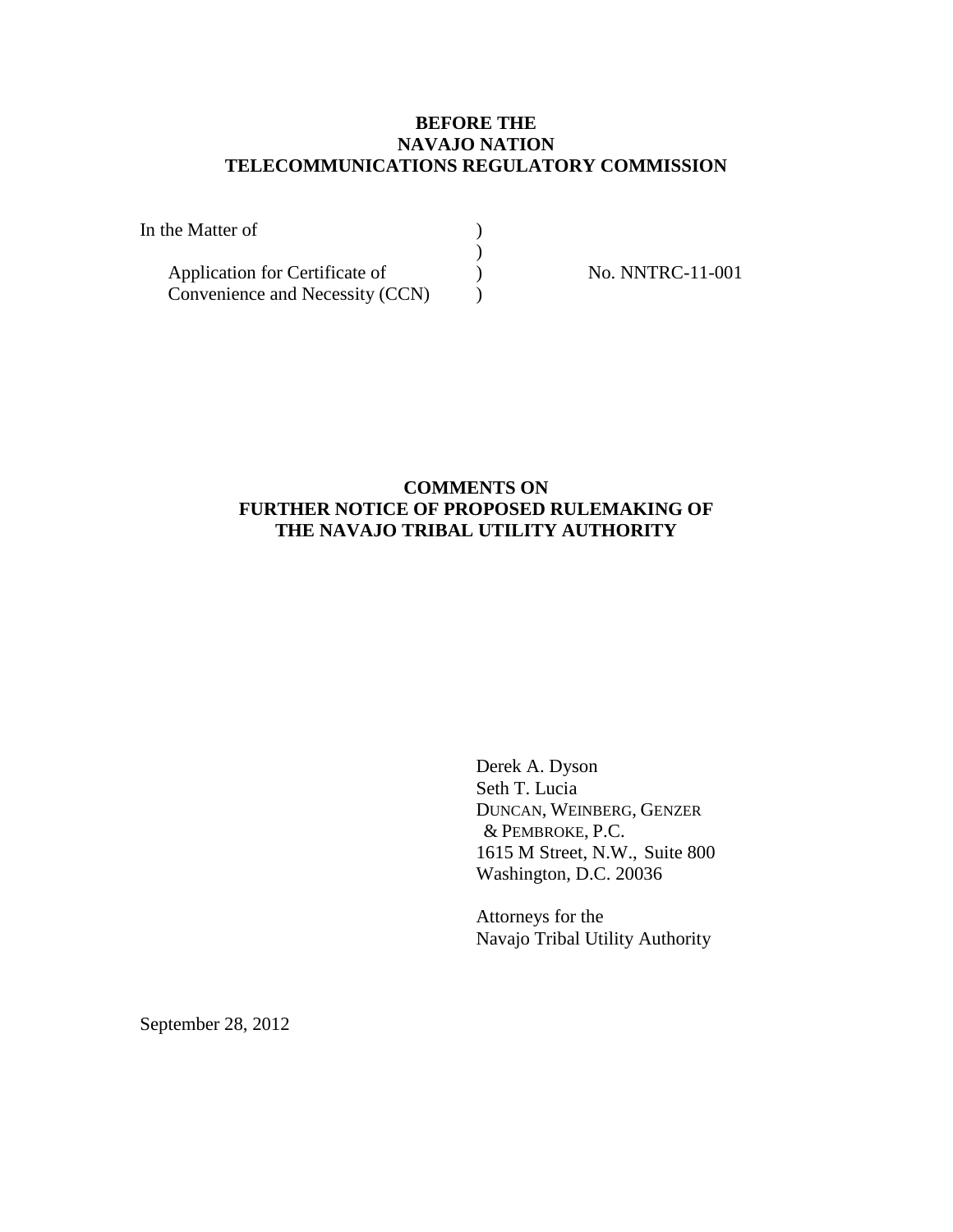# **BEFORE THE NAVAJO NATION TELECOMMUNICATIONS REGULATORY COMMISSION**

| In the Matter of                |  |
|---------------------------------|--|
|                                 |  |
| Application for Certificate of  |  |
| Convenience and Necessity (CCN) |  |

No. NNTRC-11-001

# **COMMENTS ON NOTICE OF PROPOSED RULEMAKING OF NTUA WIRELESS, LLC**

Pursuant to the Report and Order and Further Notice of Proposed Rulemaking ("Report, Order and FNPRM"), which was adopted and released by the Navajo Nation Telecommunications Regulatory Commission ("Commission" or "NNTRC") in this docket on August 27, 20[1](#page-1-0)2,<sup>1</sup> the Navajo Tribal Utility Authority ("NTUA") submits these comments related to the Commission's revised proposals in the FNPRM to implement Certificate of Convenience and Necessity ("CCN") filing requirements and procedures for telecommunications operators in the Navajo Nation.

# **I. INTRODUCTION**

1. NTUA is a not-for-profit Navajo Nation enterprise, established in

1959 by the Navajo Nation Council. NTUA is charged with providing various utility services, including telecommunications and information services, to residents of the [2](#page-1-1)7,000 square-mile Navajo Nation.<sup>2</sup> NTUA recognizes that the Navajo Nation and

<span id="page-1-0"></span><sup>1</sup> *See* Report and Order and Further Notice of Proposed Rulemaking, *In the Matter of Application for Certificate of Convenience and Necessity (CCN)*, Docket No. NNTRC-11-001 (posted August 29, 2012), *available at http://www.nntrc.org/cms/kunde/rts/nntrcorg/docs/551397848-08-28- 2012-16-27-54.pdf ;* Exhibit 1 *available at http://www.nntrc.org/cms/kunde/rts/nntrcorg/docs/551397848-08-28-2012-16-29-57.pdf .*

<span id="page-1-1"></span><sup>2</sup> *See, e.g.,* 21 N.N.C. §5 (2008).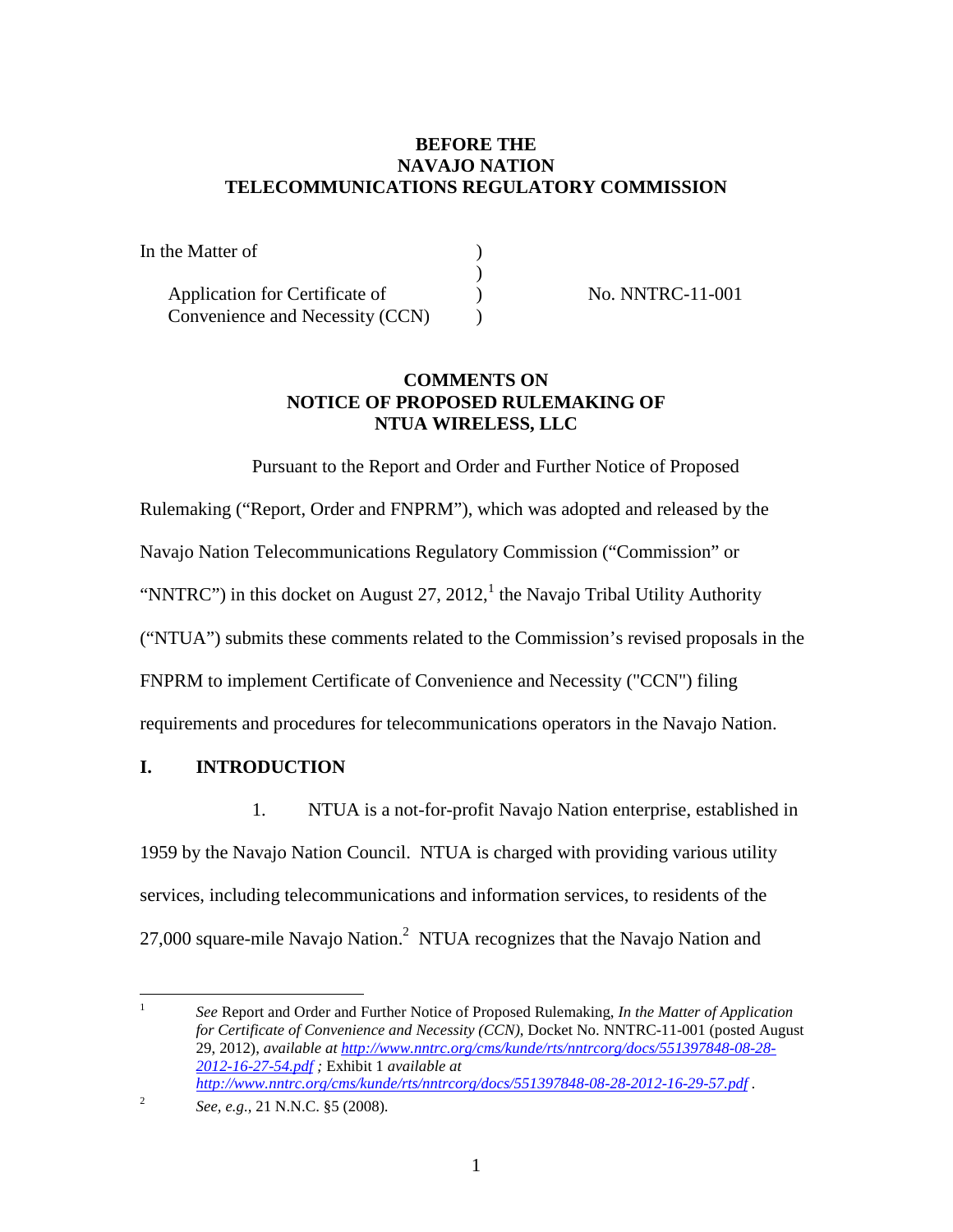NTUA's service territory spreads across portions of the States of Arizona, New Mexico, and Utah. NTUA has successfully been operating as a utility within this service territory for over fifty-three years and has continued to expand service to the residents of the Navajo Nation during that time. NTUA having such successful operations during that period is uniquely qualified to comment on new rules and regulations issued by new regulatory agencies within the Navajo Nation.

2. As an enterprise of the Navajo Nation, NTUA ultimately exists by virtue of the authority and sovereignty of the Navajo Nation. In turn, the NTUA maintains sovereign immunity and is subject to the laws of the Navajo Nation, as iterated within the Navajo Nation Code.

3. NTUA's authority and purpose is set forth in Title 21 of the Navajo Nation Code.<sup>[3](#page-2-0)</sup> Specifically, NTUA is charged under the governing Navajo Nation statute to provide utility services related to, among other things, "telecommunications and information services," including operating, maintaining, promoting, expanding, executing expansions of new telecommunications services, and otherwise providing and furnishing telecommunications and information services on the Navajo Nation.<sup>[4](#page-2-1)</sup> Furthermore, the NTUA is ultimately governed by its Management Board $^5$  $^5$ 

4. On March 1, 2010, NTUA was awarded a grant from the U.S. Department of Commerce's National Telecommunications Information Administration under the Broadband Technologies Opportunities Program. NTUA is in the process of

<span id="page-2-0"></span><sup>3</sup> *See* 21 N.N.C. §1 *et seq.* (2008).

<span id="page-2-1"></span><sup>4</sup> 21 N.N.C. §5 (2008).

<span id="page-2-2"></span><sup>5</sup> *See, e.g.,* 21 N.N.C. §§7, 10, 22 (2008).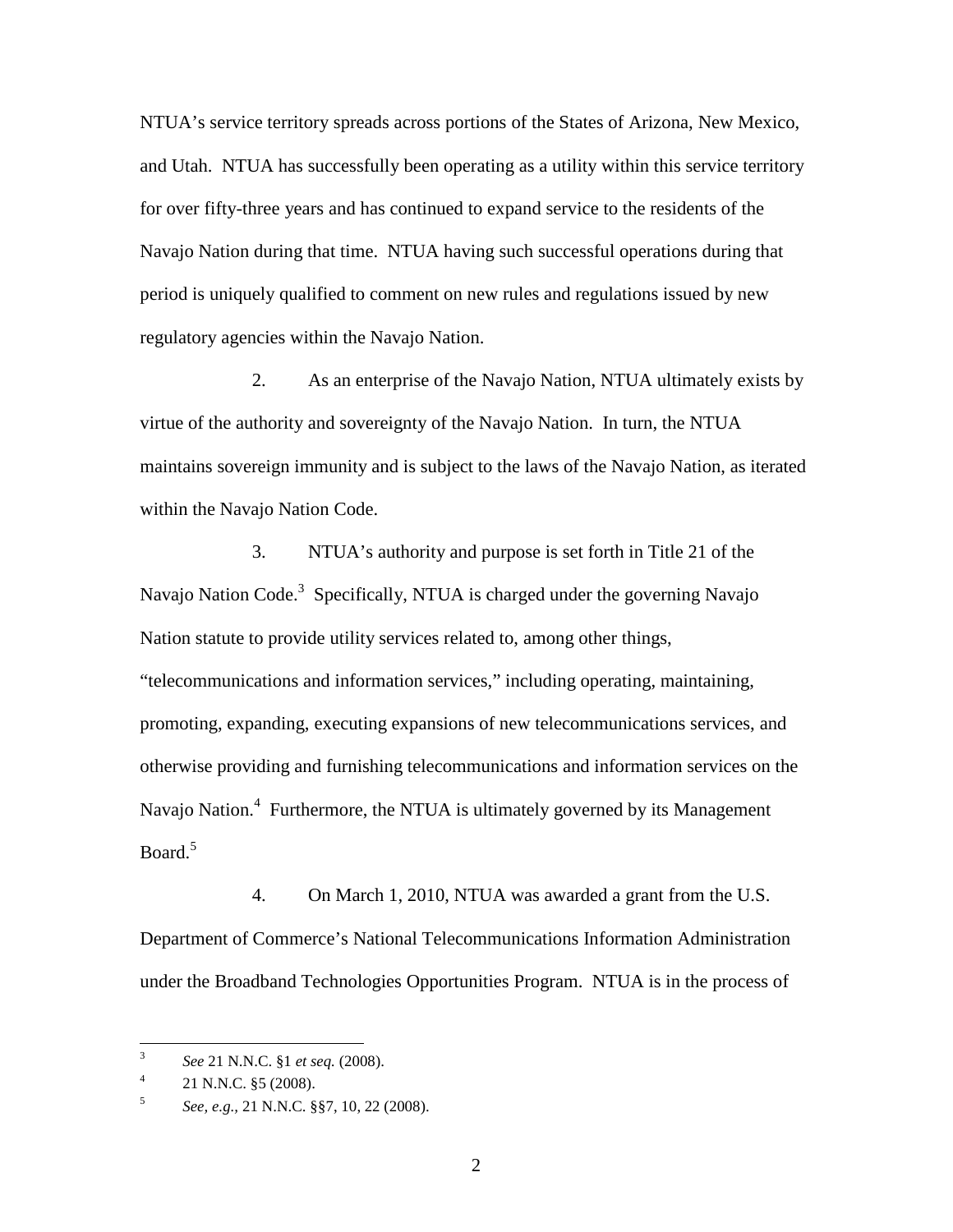completing the installation of significant telecommunications infrastructure, which includes but is not limited to 550 miles of fiber and 32 new microwave towers. This infrastructure shall create a middle-mile, backhaul for the purpose of allowing increased connectivity within the Navajo Nation for the benefit of both middle-mile customers and last-mile customers (e.g., residents of the Navajo Nation).

5. NTUA notes that its subrecipient under the grant is NTUA Wireless, LLC ("NTUA Wireless"), a joint venture between NTUA and Commnet Wireless LLC ("Commnet"). NTUA Wireless is majority owned by NTUA and is jointly managed by Commnet and NTUA. As subrecipient, NTUA Wireless' role under the grant is to implement last mile connectivity services for the residents of the Navajo Nation. NTUA Wireless is accomplishing this by installing LTE equipment, providing netbooks for schools and creating a retail wireless and broadband business for the benefit of the residents of the Navajo Nation. The efforts of NTUA and NTUA Wireless will directly and indirectly help tackle the absence of telecommunications infrastructure, including high-speed broadband services throughout the Navajo Nation.

6. Under the Broadband Technologies Opportunities Program grant, a condition precedent is that NTUA and NTUA Wireless act in a non-discriminatory fashion with regard to the provision of services, including colocation services under the middle-mile infrastructure. Although NTUA is not under jurisdiction of NNTRC for ratemaking, provision of services, or other elements of its operation, NTUA recognizes that NNTRC has been delegated the authority by the Navajo Nation as being a clearinghouse for requests from third parties (*e.g*., non-Navajo parties) to collocate or to install telecommunications infrastructure within the Navajo Nation. The Navajo Nation

3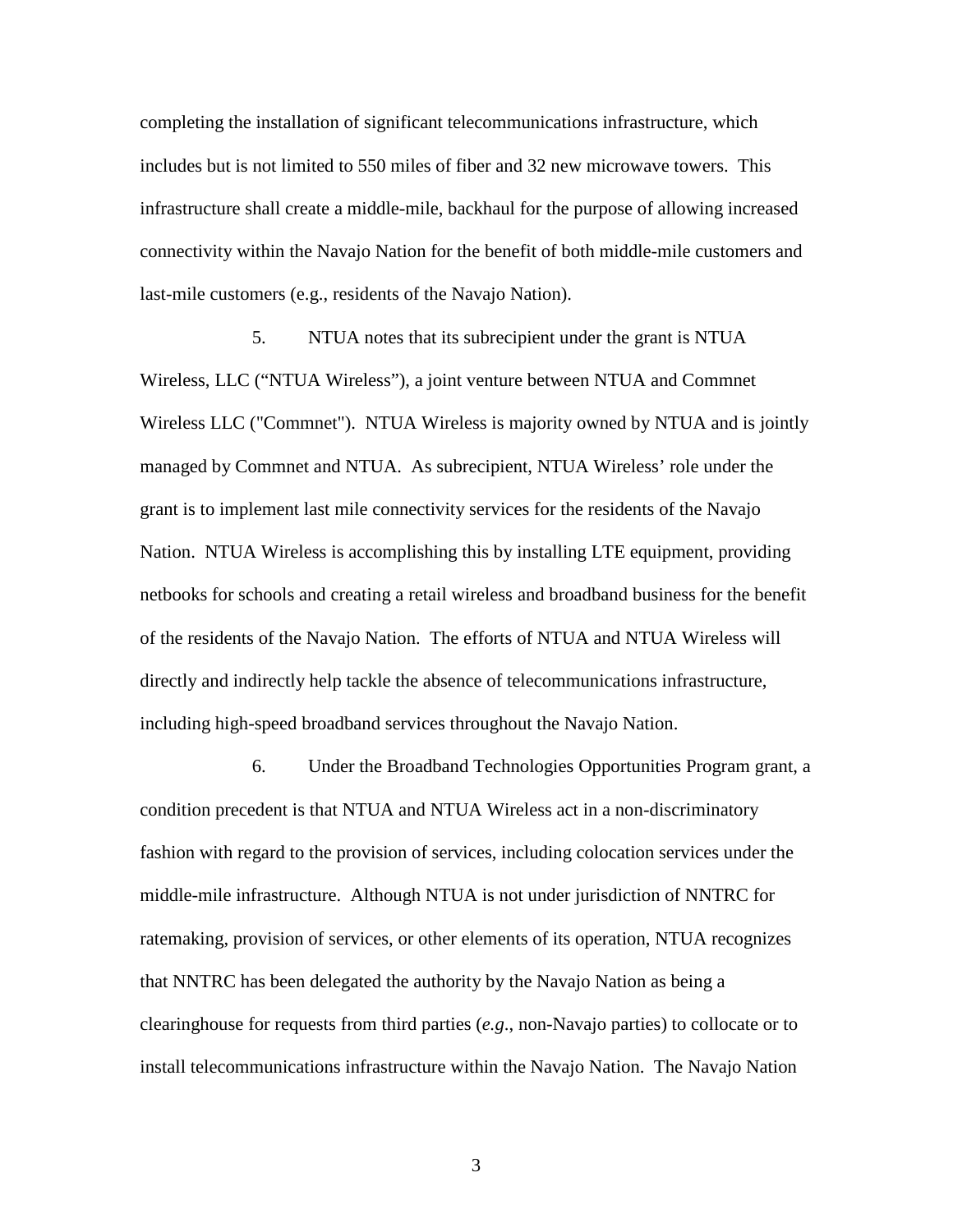Code itself makes clear that NTUA, as an enterprise of the Navajo Nation government, is exempted from NNTRC's authority under the Navajo Telecommunications Regulatory Act ("NTRA"). Specifically, under the language of the NTRA, NNTRC's regulatory authority is made operational at the level of a "person,"[6](#page-4-0) which is defined to include natural persons, as well as business entities and governments. Notably, the definition specifically excludes "the government of the Navajo Nation and any wholly owned subdivision or enterprise of that government."<sup>[7](#page-4-1)</sup> Therefore, NTUA provides these comments to caution the NNTRC to not create discriminatory CCN procedures that would violate the mandate associated with the Federal grant and to not attempt to assert jurisdiction over the activities of NTUA, consistent with existing Navajo Nation law.

## **III. NNTRC'S AUTHORITY DOES NOT AFFECT NTUA'S ABILITY TO OPERATE**

7. Similar to NTUA, the NNTRC's authority ultimately derives from the Navajo Nation's sovereign authority and is set forth in Navajo Nation Code. Although both NTUA and NNTRC exist by virtue of the Navajo Nation's authority, NTUA and NNTRC are not associated with each other and act independently from one another, as the NNTRC recently explained. *See* Report, Order and FNPRM at Sec. I.I.2, p. 7. Because NTUA and NNTRC independently derive authority to act from the Navajo Nation, NNTRC's jurisdiction does not affect NTUA's ability to operate as an enterprise of the Navajo Nation.

<span id="page-4-0"></span><sup>6</sup> *See, e.g.,* 21 N.N.C. §506(A) (describing compliance and enforcement provisions that apply to "all persons" engaging in telecommunications services); §510 (explaining that "no person" engaged in telecommunications services can move forward without a certificate of convenience and necessity); §511 (mandating that rates "established by a person" engaged in telecommunication services must be approved by the NNTRC).

<span id="page-4-1"></span><sup>7</sup> 21 N.N.C. §503(N) (2008).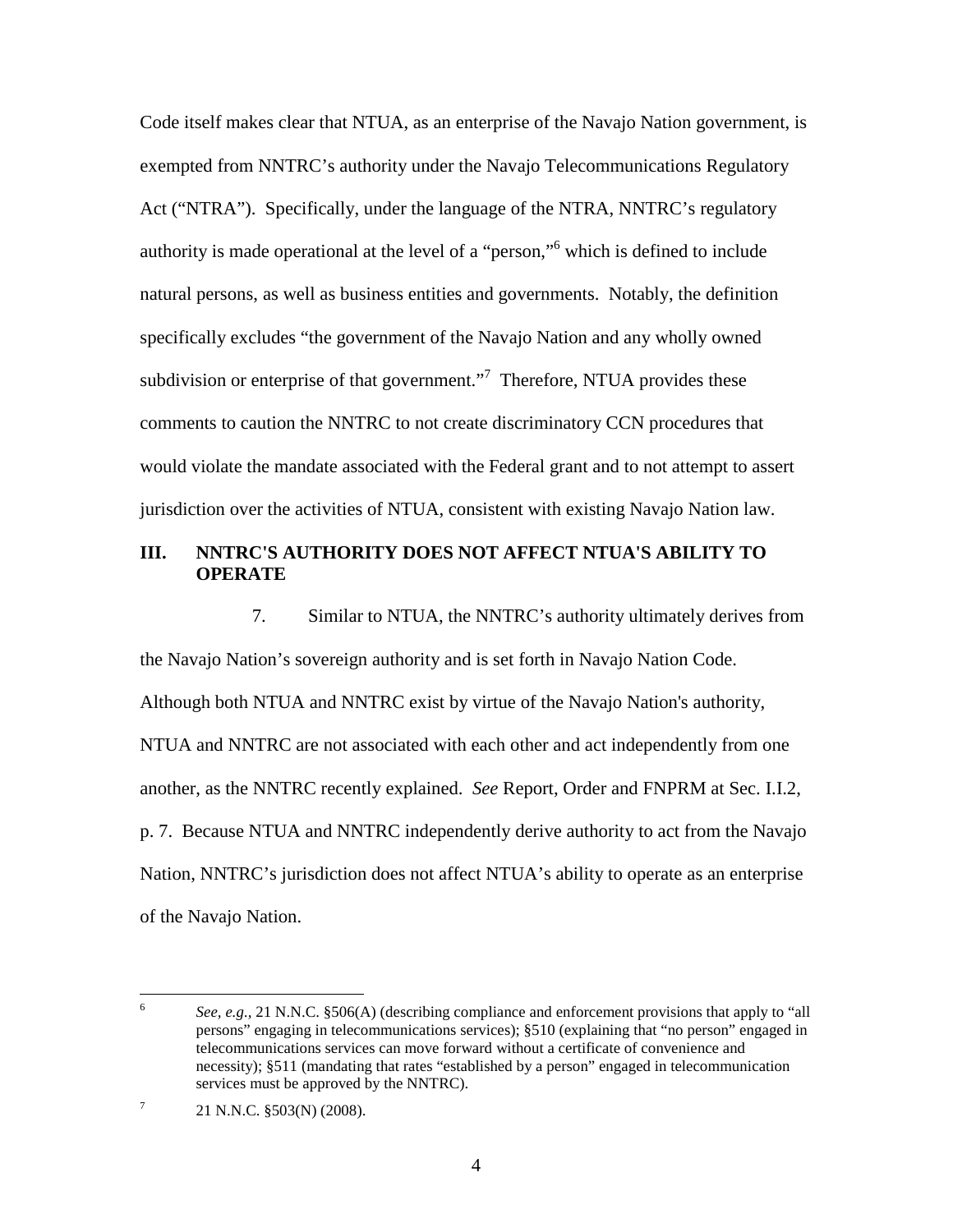8. Furthermore, NNTRC does not have jurisdiction over NTUA with respect to NTUA's operations, including, but not limited to, establishing rates, terms and conditions as the telecommunications utility provider operating the middle mile Project.<sup>[8](#page-5-0)</sup> Pursuant to the Navajo Nation Code, NTUA is solely governed by its Management Board for its utility issues.<sup>[9](#page-5-1)</sup> Additionally, the section of the Navajo Nation Code that establishes the NNTRC discusses the NNTRC's delegated power to regulate certain telecommunication matters as being part of the Navajo Nation's general power to "impose restrictions on private rights to protect public welfare, order, and security...."<sup>[10](#page-5-2)</sup> Accordingly, any attempt to regulate NTUA would be inconsistent with NNTRC's regulatory authority over "private" rights, given the not-for-profit, public nature and purposes of NTUA. Additionally, NTUA's projects, including the Broadband Technologies Opportunities Program grant and related funding, are based on financing arrangements that rely on current Navajo Nation law. Therefore, any action by the Navajo Nation, including the NNTRC, to modify Navajo law for which financing was based, including for the Federal Broadband Technologies Opportunities Program grant, is also a violation of the Navajo Nation Code.<sup>[11](#page-5-3)</sup>

#### **IV. NNTRC'S PROPOSAL IN THE FNPRM LACKS IMPORTANT DETAILS**

9. In the FNPRM, the NNTRC reconfigures its proposed CCN regulations, directing telecommunications operators to choose one of four types of certifications, with varying levels of regulatory oversight, in order to operate on the

<span id="page-5-0"></span><sup>8</sup> 21 N.N.C. § 22 (2008).

<span id="page-5-1"></span><sup>9</sup> *See* 21 N.N.C. §§ 7, 22 (2008).

<span id="page-5-2"></span> $10$  2 N.N.C. § 3453 (2008).

<span id="page-5-3"></span><sup>&</sup>lt;sup>11</sup> *See* 21 N.N.C. § 7.B and § 22 (2008) (enumerating various powers of the NTUA Management Board, including authority to execute guaranties, enter into contracts, borrow funds, accept grants and loans, as well as approve "all rates and charges for utility services.").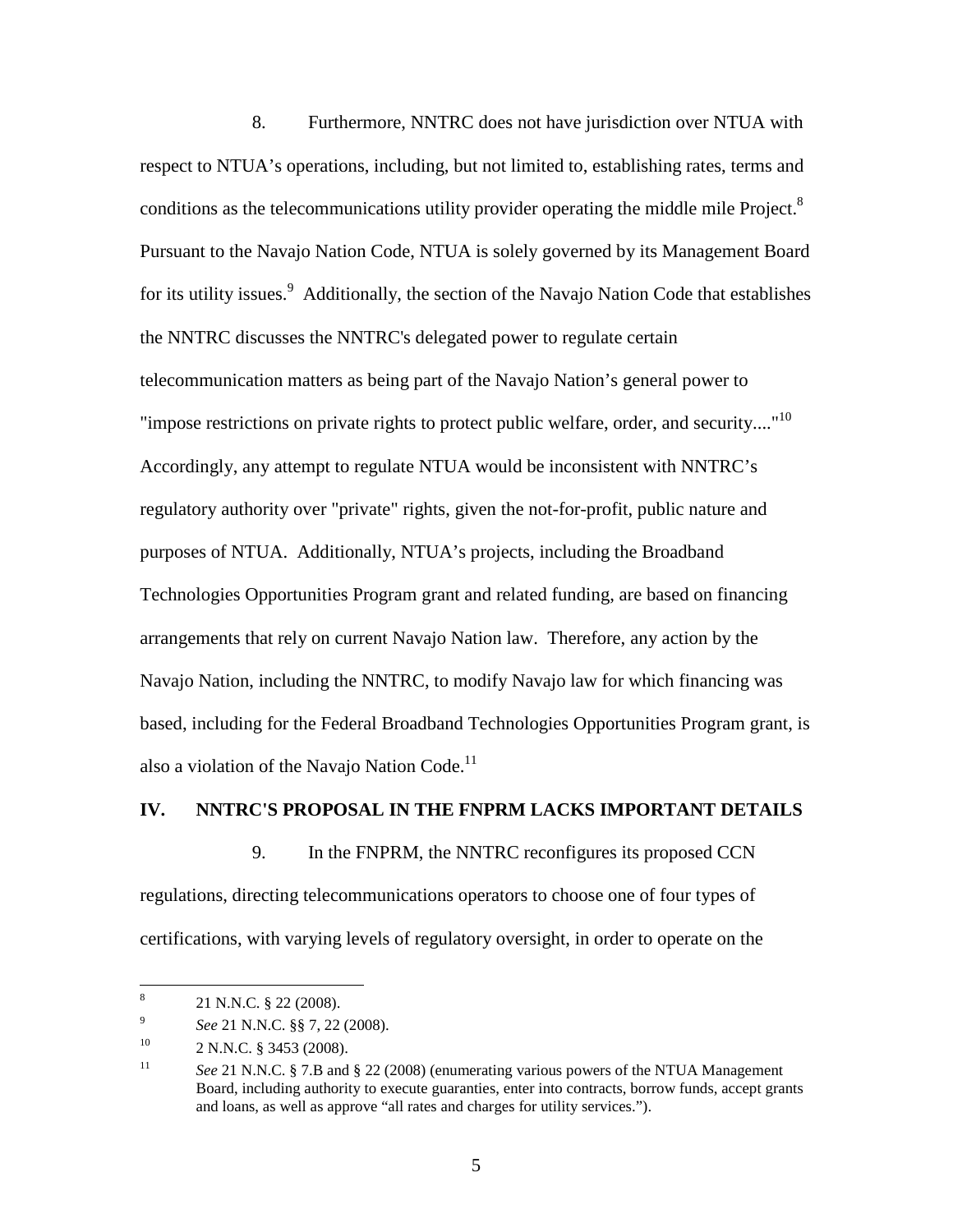Navajo Nation: 1) Small Operators, 2) General Operators, 3) Public Interest Operators, or 4) Negotiated Agreement Operators. While the FNPRM provides important details related to each of the four proposed categories, the FNPRM lacks some important details. For example, the proposed rule indicates that a Public Interest Operator and a Negotiated Agreement Operator will be "entitled to an established public interest rate structure for all telecommunications rights-of-way, joint use and co-location permits, and leases." FNPRM at Section II.A.3 and II.A.4. Unfortunately, there are no further details in the FNPRM related to the Commission's reference to establishing a "public interest rate structure," including what the rate structure might look like, what the rate might be, how it might be calculated, and in what circumstances it would apply. As discussed further herein, NTUA does not support any mechanism that would provide discriminatory treatment between CCN applicants, especially as it relates to securing services along NTUA's middle mile/ backhaul services.

10. As mentioned above, one of the proposed categories of CCN regulation is the Negotiated Agreement Operators. *See* FNPRM at Section II.A.4. According to the FNPRM, this class of operator relates to "those systems that are principally middle-mile and backhaul and that based on market conditions are not in the best interest of the public if operated competitively or if duplicative." *Id*. Such an operator would also "operate its middle-mile and backhaul infrastructure as open access/open architecture available at an established rate for all common carriers, and would be required to enter into an agreement with the Navajo Nation." *Id*. Finally, the FNPRM expressly states that such an operator's "[r]ates would be subject to approval by the NNTRC pursuant to the agreement." *Id*.

6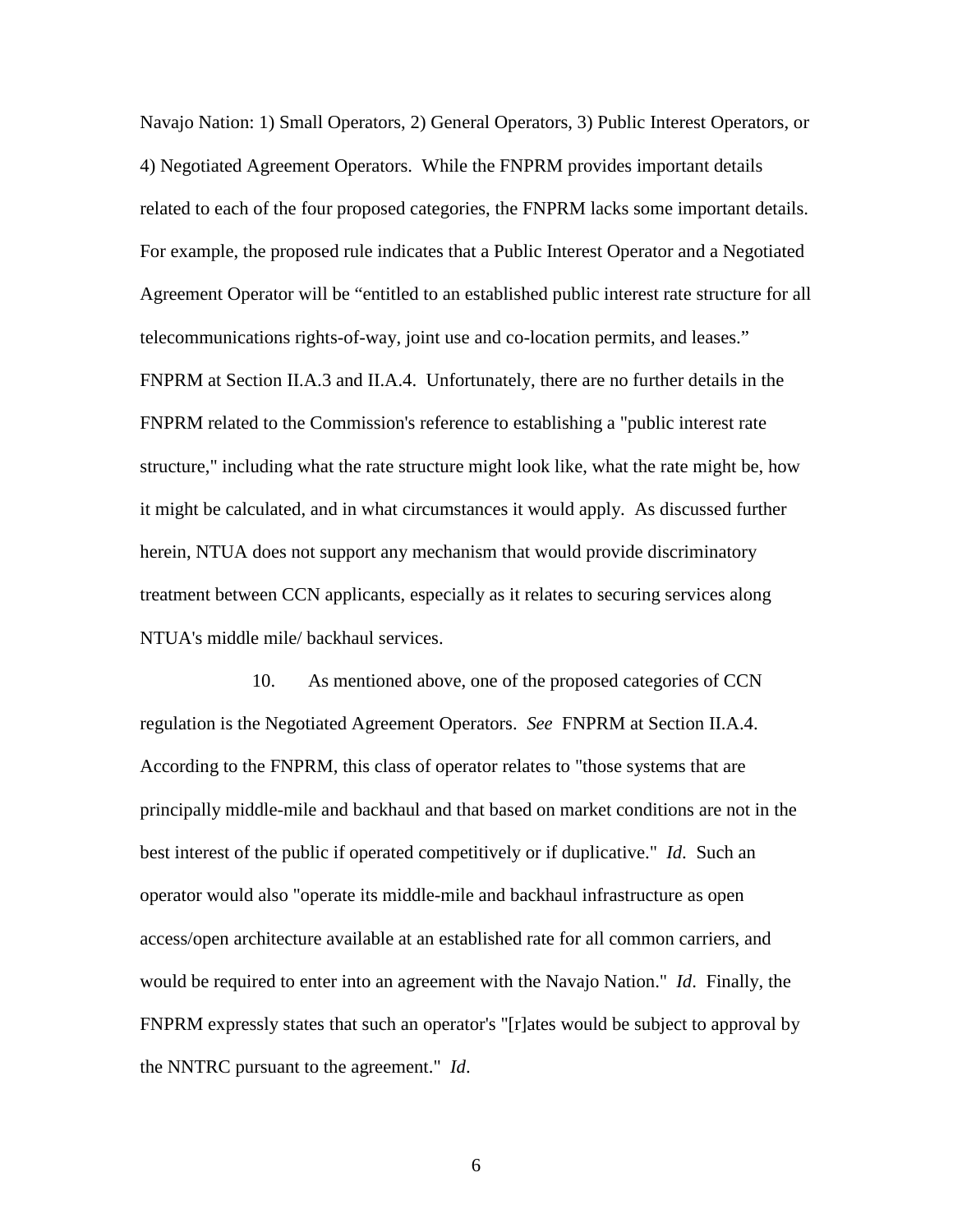11. Because the Navajo Nation Middle/Last Mile Project being constructed by NTUA generally fits the description of the Negotiated Agreement Operator, NTUA requests that NNTRC document in its final order that NTUA is not subject to these regulations, pursuant to and consistent with the Navajo Nation Code. In the context of this NNTRC proceeding related to CCN provisions, the Navajo Nation Code specifically exempts NTUA from CCN regulation, as referenced above.<sup>[12](#page-7-0)</sup> Moreover, as explained above, NTUA and NNTRC each operate independently from one another, and NNTRC's jurisdiction does not affect NTUA's ability to operate the middle mile Project. In particular, since NTUA's establishment as a Navajo enterprise in 1959, the NTUA Management Board approves and sets any and all of NTUA's utility rates, including any telecommunication-related rates.<sup>[13](#page-7-1)</sup>

12. Moreover, the existence of the Navajo Nation Middle/Last Mile Project is due, in part, to the Broadband Technologies Opportunities Program grant that NTUA was awarded by the U.S. Department of Commerce. As a condition of receiving and using those federal grant dollars in furtherance of the construction and deployment of the Navajo Nation Middle/Last Mile Project, NTUA is required to provide service on a non-discriminatory basis, which is not how the NNTRC, under the FNPRM, is proposing to review and treat applications. Therefore, to the extent that the category for Negotiated

<span id="page-7-0"></span><sup>&</sup>lt;sup>12</sup> The definition of "person" specifically excludes "the government of the Navajo Nation and any ... enterprise of that government." 21 N.N.C. §503(N) (2008), and the CCN provisions of the Navajo Nation Code specifically address NNTRC's regulatory authority at the level of "person." *See* 21 N.N.C. §510 (A) (explaining that "no person engaged in providing telecommunications services" can move forward without a CCN) and §510(C) (explaining that "no person engaged, or intending to engage, in providing telecommunications services" can begin construction of any related project without a CCN).

<span id="page-7-1"></span><sup>13</sup> *See* 21 N.N.C. § 22 (2008) (explaining that "**All** rates and charges for utility services shall be adopted by [NTUA's] management board ..." (emphasis added), and "telecommunications and information services" are one of NTUA's utility services specified in Navajo Nation Code, 21 N.N.C. § 5.A. (2008)).